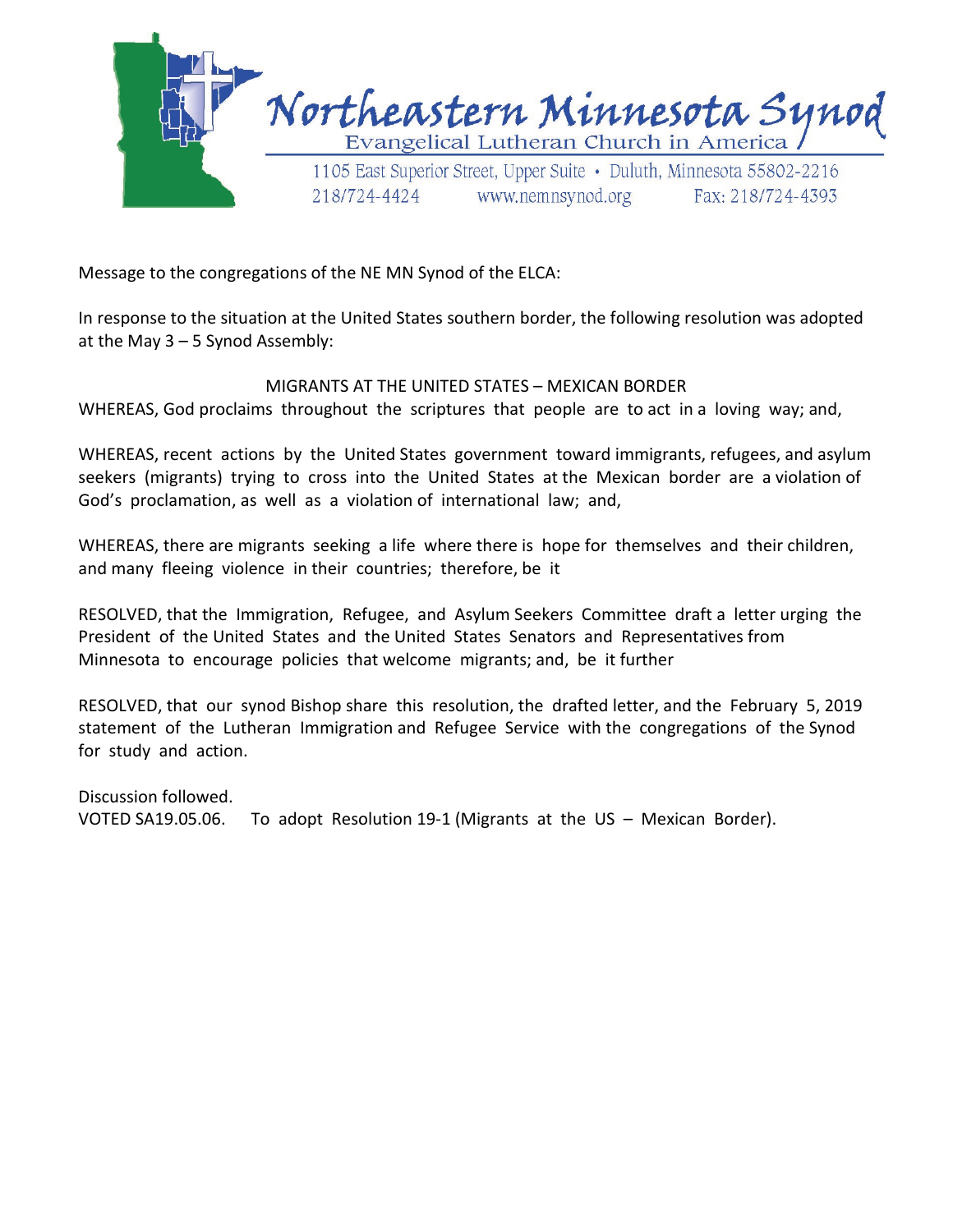## **STATEMENT: LIRS Chooses Greatness, Not Fear. The President Should Do the Same. For Immediate Release:** February 5, 2019 **MEDIA CONTACT:** Danielle Bernard [dbernard@lirs.org;](mailto:dbernard@lirs.org) 410-230-2888

**Washington, D.C.**—Minutes ago, during his State of the Union address, President Trump called for the deployment of an additional 3,750 troops to our southern border. In his justification, he reinforced a number of misconceptions and misinformation about the people fleeing to our country for safety.

LIRS (Lutheran Immigration and Refugee Service) has been actively working with migrants at our southern border and has witnessed first-hand the detrimental impacts the administration's haphazard policies have had on families seeking safety in the United States.

"The only border crisis is one the administration concocted—one that separates families and makes it more difficult for those with a credible fear to claim asylum," said Bp. Michael Rinehart, LIRS Board Chair. "Children are dying out there. Families desperately seeking protection in the U.S. are being turned away or told to wait."

The President's State of the Union Address relied heavily on misleading statistics designed to fuel fear and anger toward immigrants, and to garner support for a border wall. While the President claimed our southern border was in a dangerous and lawless state, the data paints a different picture—22 of the 23 counties on our southern border are safer than similar counties nationwide.

Alongside the vast majority of American people, LIRS supports improving border security. A wall will not accomplish this goal, and it will compromise our moral leadership and humanitarian values.

"Tonight, the President called for us to choose greatness," continued Bp. Rinehart. "And we do choose greatness. A great country welcomes refugees. A great country provides asylum. A great country is built on the love and commitment of immigrants. In the President's own words, immigrants enrich our nation and strengthen our society in countless ways. In the face of fearmongering, LIRS will continue to stand by our faith and offer protection and welcome to those seeking refuge on our shores and at our borders."

LIRS urges Congress to find bipartisan solutions that improve safety at our border while maintaining the integrity of our American values.